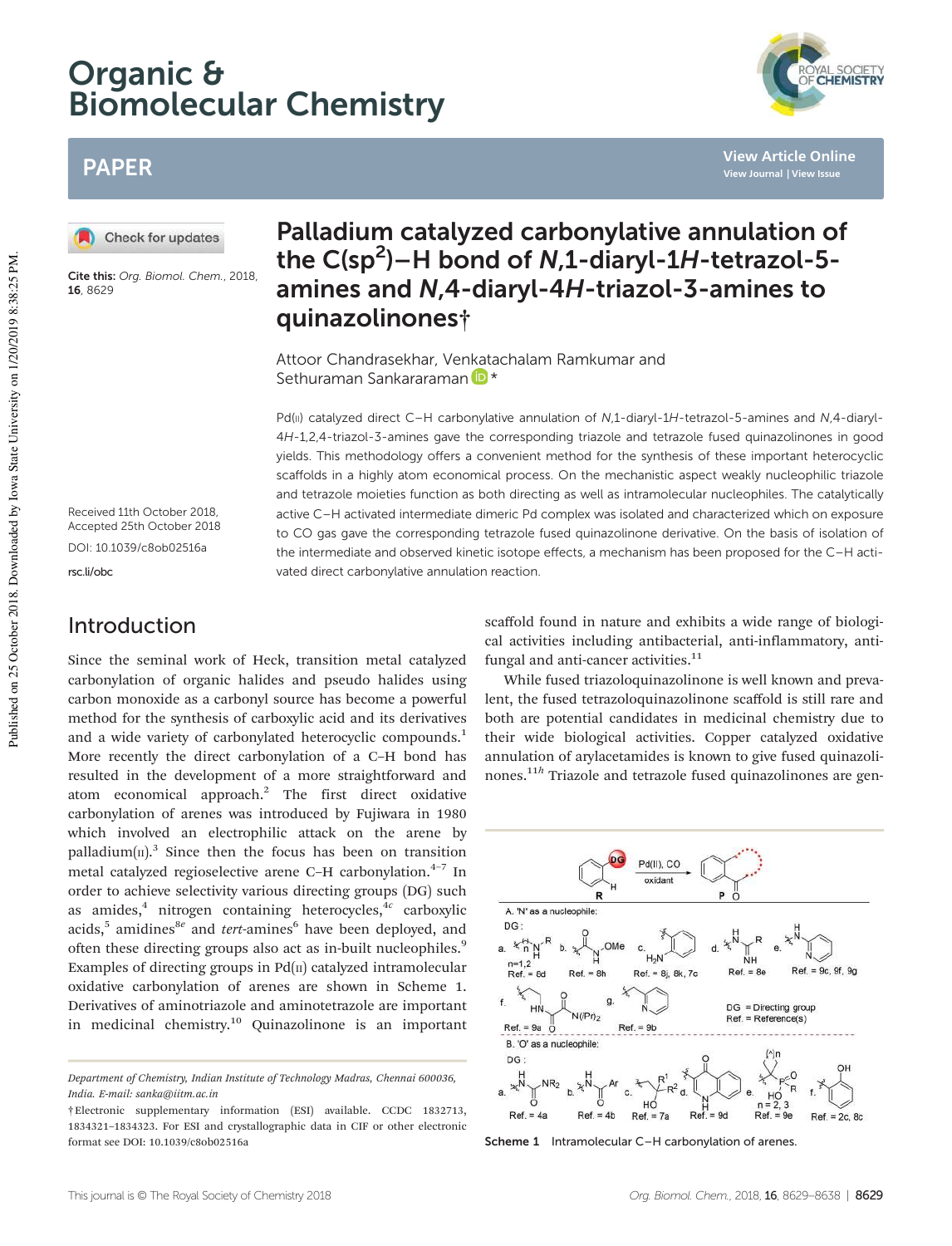

Scheme 2  $Pd(II)$  catalyzed carbonylative annulation of  $N$ ,1-diaryl-1Htetrazol-5-amines and N,4-diaryl-4H-triazol-3-amines.

erally synthesized in multiple steps often with limitations on the substrate scope.<sup>11*h*,12,13</sup> Herein we report a straightforward method involving  $Pd(\pi)$  catalyzed oxidative carbonylative annulation of suitably substituted aminotetrazole and aminotriazole moieties, acting both as directing groups as well as inbuilt nucleophiles. This atom economical process involves the addition of CO and loss of only protons from the starting molecule and offers a wide substrate scope. We also report the isolation and characterization of a catalytically active intermediate of the reaction and a plausible mechanism of the reaction. This is the first report of aminotetrazole and aminotriazole moieties being used as directing groups as well as internal nucleophiles in carbonylative annulation reactions (Scheme 2).

### Results and discussion

All the preliminary reactions were carried out on a 0.5 mmol scale of 1 under 1 atm of CO (balloon pressure) and using 10 mol% of Pd( $\text{II}$ ) source as the catalyst at 75 °C as there was no reaction at room temperature. The reaction of 1 in DMF with CuO as the oxidant yielded the desired product 1a in 31% yield (Table 1, entry 1). When *p*-benzoquinone (BQ) was used as an oxidant in DMF and 1,4-dioxane as the solvent 1a was obtained in 38 and 32% yield, respectively (entries 2 and 6). Additives such as trifluoroacetic acid (TFA) and KI in DMF along with BQ did not improve the yield of 1a (entries 4 and 5). When the reaction was carried out under Fujiwara conditions3*<sup>b</sup>* using TFA as a solvent and potassium persulfate as an oxidant the yield of 1a improved to 63%. Other palladium sources such as  $PdCl_2(NCCH_3)_2$  and  $PdCl_2(PPh_3)_2$  were not effective as catalysts (entries 8 and 9). The reaction did not proceed when nickel salts were used as catalysts instead of  $Pd(OAc)_2$  (entries 11 and 12). The reaction did not proceed

Table 1 Optimization of reaction conditions for Pd catalyzed carbonylation of diarylaminotetrazole (1)





when a stronger acid, namely trifluoromethanesulfonic acid (TfOH) was used (entry 10).

From Table 1 the conditions corresponding to entry 7, which gave the maximum yield of product 1a, were chosen for studying the substrate scope of the reaction and the results are summarized in Scheme 3. Electron donating (methyl and methoxy) substituents (Scheme 3, 3a–5a, 9a, 11a) on either of the aryl rings favored the reaction and gave the corresponding quinazolinone in good yields. Although chloro and bromo substituents on either of the aryl rings are well tolerated, only moderate yields of the corresponding quinazolinone are obtained (7a, 8a, 13a, 14a). Reactions of dichloro (14a) and dibromo (13a) derivatives proceeded smoothly and are noteworthy. Mono- and di-naphthyl substituted amino tetrazoles reacted to give CO annulated products (15a–19a) in good yields. Substrates substituted with strongly electron withdrawing groups such as fluoro (10a, 12a) and nitro (28a) did not react at all. In these cases starting materials were fully recovered. On the basis of substituent effects on the reaction it was concluded that the aryl C–H bond is activated by an electrophilic mechanism with  $Pd(n)$  acting as an electrophilic species. Substrates 21–22, 23–24 and 25–26 were prepared and used as a mixture of inseparable regio isomers. However the CO annulated products 23a–24a and 25a–26a were separated by column chromatography. The ratio of 21a–22a was determined by the  ${}^{1}$ H NMR spectrum of the crude product.

All the products were thoroughly characterized by spectroscopic methods. In addition, structures of 6a and 24a were established unequivocally by single crystal XRD data. The methodology developed was applied to the carbonylative annulation of *N*,4-diaryl-4*H*-1,2,4-triazol-3-amines (Scheme 4, 29–33). The triazole derivatives were found to be more reactive than the tetrazole derivatives and the corresponding 3-aryl-[1,2,4]triazolo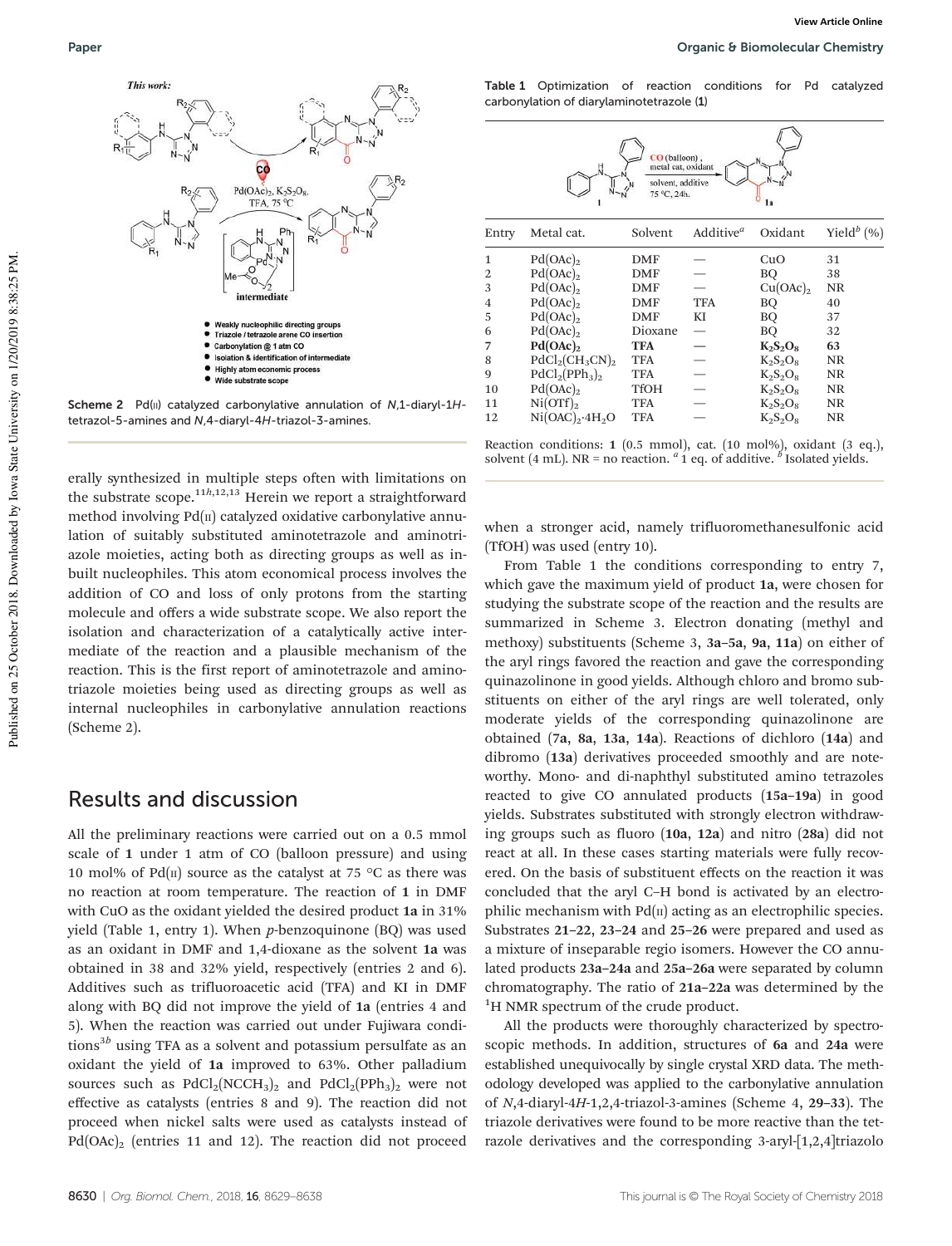

Scheme 3 Substrate scope of Pd catalyzed ortho C–H carbonylation of diarylaminotetrazoles to tetrazole fused quinazolinones.  $a^a$  Ratio (by  ${}^{1}$ H NMR) of 21a and 22a.  $^b$  0.11 mmol (24) was used,  $^c$  0.1 mmol (26) was used.

[5,1-*b*]quinazolin-9(3*H*)-ones (29a–33a) were obtained in high yields, presumably due to higher nucleophilicity of the 1,2,4 triazole moiety in comparison to the tetrazole moiety.

To gain insight into the mechanism of the reaction we attempted to isolate the proposed C–H activated cyclopalladated intermediate (Scheme 5) by reacting 1 with stoichiometric amounts of  $Pd(OAc)<sub>2</sub>$  in 1,4-dioxane and benzonitrile as a solvent mixture. To our pleasant surprise the anticipated intermediate 1b was isolated from the reaction mixture as a pale yellow solid (81%) (Scheme 5). Along with 1b, a trace



Scheme 4 Pd catalyzed ortho C–H carbonylation of diarylaminotriazole to triazole fused quinazolinones.



Scheme 5 Isolation and characterization of catalytically active intermediate palladium complex (1b).

amount (3%) of tetra-ligated dinuclear complex 1c was also isolated from this reaction. Complex 1c was characterized by single crystal XRD data. Attempts to obtain single crystals of 1b were unsuccessful. It was thoroughly characterized by various spectroscopic methods.

In addition, complex 1b was treated with  $Ph_3P$  in  $CH_2Cl_2$ under an  $N_2$  atm to obtain complex 1ba which was characterized by single crystal XRD data. The acetate bridged bimetallic complex 1b underwent ligand substitution with  $Ph_3P$  to give mononuclear complex 1ba in 78% yield. In order to establish the involvement of 1b in carbonylative annulation reaction, it was treated with carbon monoxide in TFA. The reaction of 1b with CO proceeded smoothly and cleanly to yield 1a in 89% yield along with palladium(0) black (Scheme 6) lending support to the hypothesis that 1b might be involved as an active intermediate in the catalytic cycle.

To understand the nature of C–H bond activation in the conversion of 1 to 1a intra and intermolecular kinetic isotope effects (KIEs) were investigated.<sup>10e,14</sup> For the intermolecular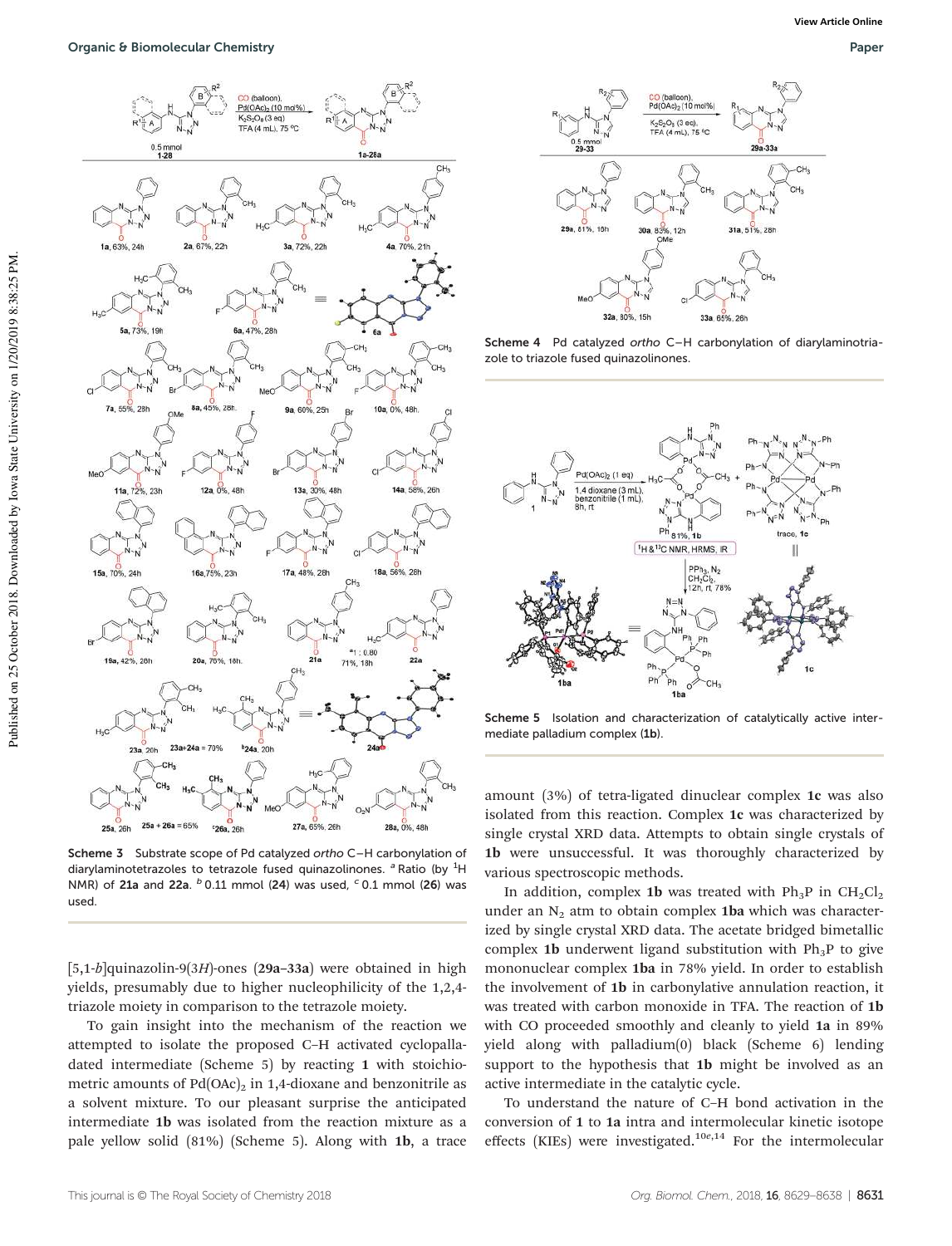

Scheme 6 Carbonylative annulation of intermediate palladium complex 1b.

KIE a 1 : 1 mixture of  $20$ -d<sub>5</sub> and  $20$  was reacted under standard reaction conditions. After 3 h, 21% conversion was observed (Scheme 7). For the intramolecular KIE  $5-d_1$  was reacted in dioxane for 10 h (11% conversion). Both of these reaction mixtures were analyzed by  ${}^{1}H$  NMR spectroscopy. On the basis of integration of various peaks in the  ${}^{1}$ H NMR spectra the KIE  $k_H/k_D$  values of 2.2 (intermolecular KIE) and 2.0 (intramolecular KIE) were obtained. On the basis of the KIE values it is concluded that the C–H bond is most likely activated in a rate determining step.

On the basis of these mechanistic studies we propose a plausible mechanism for the carbonylative annulation of 1 to 1a (Scheme 8). In TFA medium  $Pd(OCOCF_3)_2$  is most likely the electrophilic palladium source. Coordination of  $Pd(OCOCF<sub>3</sub>)<sub>2</sub>$  to the tetrazole nitrogen gives A which on electrophilic substitution at the *ortho* position followed by loss of  $CF<sub>3</sub>COOH$  leads to the formation of trifluoroacetate bridged binuclear complex B in the rate determining step. Complex B is the trifluoroacetate ligated version of complex 1b which was isolated and characterized (Scheme 5). The reaction of B with CO gives intermediate C which on carbonyl migratory insertion gives intermediate  $D$ . The loss of CF<sub>3</sub>COOH from  $D$ gives E which on reductive elimination gives 1a. The Pd(0) species formed in the reductive elimination step is re-oxidized by  $K_2S_2O_8$  in TFA back to Pd(OCOCF<sub>3</sub>)<sub>2</sub> completing the catalytic cycle. Isolation of intermediate 1b (Scheme 5) that is akin to intermediate B, formed in the stoichiometric reaction with  $Pd(OAc)_2$  and its ability to undergo carbonylation (Scheme 6) lends support to the proposed mechanism. The



Scheme 7 Determination of inter- and intramolecular kinetic isotope effect.



Scheme 8 Plausible mechanism for aminotetrazole (1) directed Pd catalyzed C–H carbonylation to 1a.



Scheme 9 Synthesis of 3-phenyltetrazolo<sup>[5,1-b]quinazolin-9(3H)-one</sup> in toluene.

heterocyclic moiety plays a dual role as a directing group as well as an internal nucleophile resulting in the annulation reaction.

Despite developing an atom economical method for the carbonylative annulation of the substrates under study, we were concerned about the use of TFA as the solvent for this reaction. Therefore we tried the reaction in other solvents. Among the solvents such as toluene, 1,4-dioxane and acetonitrile, toluene was found to be suitable for this transformation (for results see the ESI†). A maximum yield (67%) of quinazolin-9(3*H*)-one (1a) was observed when *N*,1-diphenyl-1*H*-tetrazol-5-amine (1) was treated with CO in the presence of  $Pd(OCOCF<sub>3</sub>)<sub>2</sub>$  as a catalyst, AgOAc as an oxidant and 1 equiv. of TFA as an additive under a balloon pressure of carbon monoxide in toluene at 80 °C (Scheme 9).

To test the efficiency of carbonylative annulation on a gram scale, 1 gram of *N*,1-diphenyl-1*H*-tetrazol-5-amine (1) was treated with CO under the reaction conditions shown in Scheme 9. The reaction proceeded to 62% conversion and gave a 55% isolated yield of quinazolin-9(3*H*)-one (1a) (Scheme 10).



Scheme 10 Synthesis of 3-phenyltetrazolo[5,1-b]quinazolin-9(3H)-one in gram scale reaction.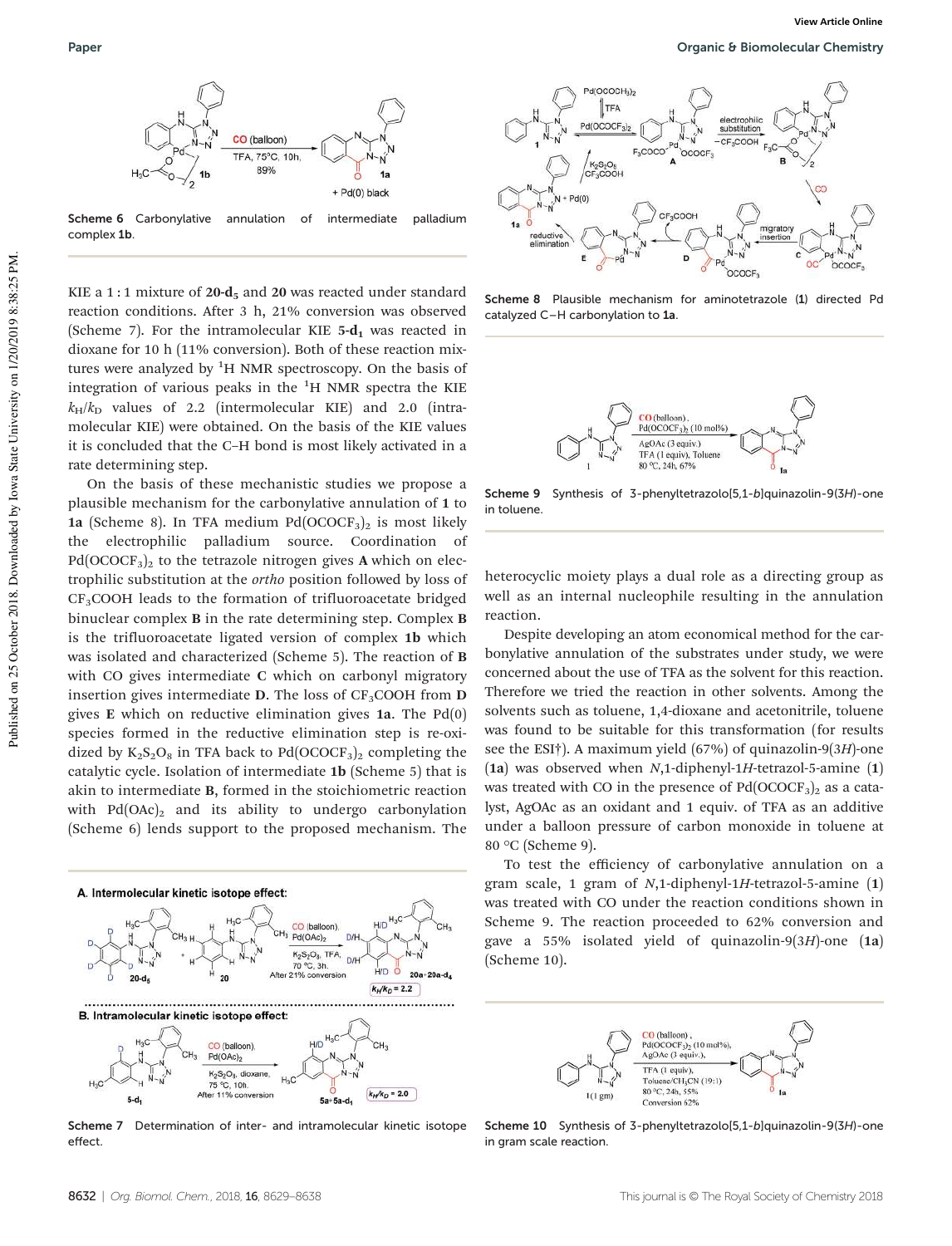## Conclusion

We have developed a  $Pd(n)$  catalyzed oxidative carbonylative annulation strategy for the synthesis of 3-aryltetrazolo[5,1-*b*] quinazolin-9(3*H*)ones and 3-aryl-[1,2,4]triazolo[5,1-*b*]quinazolin-9(3*H*)-ones from the corresponding *N*,1-diaryl-1*H*-tetrazol-5 amines and *N*,4-diaryl-4*H*-1,2,4-triazol-3-amines. The tetrazole and triazole moieties act both as directing groups as well as internal nucleophiles. The method is highly atom economical as there is only hydrogen loss from the starting material with the insertion of CO. The method is applicable to substrates bearing electron donating substituents on either of the aromatic rings. Isolation and characterization of intermediate 1b lends support to the proposed mechanism. On the basis of the isolation of a C–H activated cyclopalladated intermediate 1b and the observed KIE effects a plausible mechanism has been proposed for this reaction involving electrophilic activation of the C–H bond followed by carbonyl insertion.

## Experimental section

Starting materials, aminotetrazoles  $(1-28, 5-d_1, 20-d_5)$  and aminotriazoles (29–33), were synthesized by literature procedures with minor changes and were thoroughly characterized by various spectroscopic methods. 2-Deutero-*p*-toluidine (*p*-toluidine-d<sub>1</sub>) was prepared from *p*-toluidine (see the ESI<sup>†</sup>).

### General procedure for the synthesis of 3-aryltetrazolo[5,1-b] quinazolin-9(3H)-ones and 3-aryl- $[1,2,4]$ triazolo $[5,1-b]$ quinazolin-9(3H)-ones

To a 10 mL oven dried Schlenk round bottom flask were added *N*,1-diaryl-1*H*-tetrazol-5-amine or *N*,4-diaryl-4*H*-1,2,4-triazol-3 amine (0.5 mmol) and  $K_2S_2O_8$  (3 eq.) followed by Pd(OAc)<sub>2</sub> (10 mol%). Then TFA (4 mL) was added. The reaction mixture was flushed thrice with carbon monoxide from a balloon and stirred at 75 °C under a CO atmosphere. The progress of the reaction was monitored by TLC. After stirring for a required time period (Scheme 3) the reaction mixture was cooled to room temperature and saturated aqueous NaHCO<sub>3</sub> was added and then extracted with EtOAc (20 mL) twice. The organic layer was separated and washed with brine solution. It was dried over  $Na<sub>2</sub>SO<sub>4</sub>$  and concentrated under reduced pressure. The crude product was purified by column chromatography.

### Spectral data for 3-aryltetrazolo[5,1-b]quinazolin-9(3H)-ones

3-Phenyltetrazolo $[5,1-b]$ quinazolin-9 $(3H)$ -one (1a). White solid, yield 63% (83 mg), mp: 151-153 °C, <sup>1</sup>H NMR (400 MHz, CDCl3): δ 8.45 (dd, *J* = 8.0, 1.2 Hz, 1H), 8.29–8.26 (m, 2H), 7.85–7.81 (m, 1H), 7.76–7.74 (m, 1H), 7.64–7.60 (m, 2H), 7.51–7.43 (m, 2H); <sup>13</sup>C NMR (100 MHz, CDCl<sub>3</sub>):  $\delta$  154.7, 149.9, 141.1, 136.0, 134.3, 129.9, 128.8, 127.9, 126.9, 125.0, 120.3, 116.8; IR (KBr) (cm−<sup>1</sup> ): 1719, 1627; HRMS (ESI, *m*/*z*) calcd for  $C_{14}H_9N_5ONa$  286.0705 (M + Na), found 286.0699.

3-o-Tolyltetrazolo[5,1-b]quinazolin-9(3H)-one (2a). White solid, yield 67% (93 mg), mp: 206–208 °C, <sup>1</sup>H NMR (500 MHz,

CDCl3): δ 8.48 (dd, *J* = 8.5, 1.5 Hz, 1H), 7.81–7.78 (m, 1H), 7.66 (d, *J* = 8.0 Hz, 1H), 7.55–7.52 (m, 2H), 7.49–7.43 (m, 3H), 2.33 (s, 3H); <sup>13</sup>C NMR (125 MHz, CDCl<sub>3</sub>):  $\delta$  155.0, 150.2, 142.2, 135.9, 135.6, 132.1, 131.5, 131.3, 127.9, 127.5, 127.3, 126.7, 124.8, 116.6, 18.27; IR (KBr) (cm−<sup>1</sup> ): 1728, 1630; HRMS (ESI,  $m/z$  calcd for  $C_{15}H_{11}N_5ONa$  300.0861 (M + Na), found 300.0880.

7-Methyl-3-o-tolyltetrazolo[5,1-b]quinazolin-9(3H) one (3a). White solid, yield 72% (104 mg), mp: 198-201  $\,^{\circ}$ C, <sup>1</sup>H NMR (400 MHz, CDCl<sub>3</sub>):  $\delta$  8.26 (s, 1H), 7.63-7.42 (m, 6H), 2.50 (s, 3H), 2.32 (s, 3H); <sup>13</sup>C NMR (100 MHz, CDCl<sub>3</sub>):  $\delta$  155.0, 148.2, 137.6, 135.6, 134.9, 132.1, 131.6, 131.2, 127.5, 127.3, 127.0, 126.5, 116.3, 21.2, 18.2; IR (KBr) (cm<sup>-1</sup>): 1731, 1632; HRMS (ESI,  $m/z$ ) calcd for C<sub>16</sub>H<sub>13</sub>N<sub>5</sub>ONa 314.1018 (M + Na), found 314.1003.

7-Methyl-3-p-tolyltetrazolo[5,1-b]quinazolin-9(3H)-one (4a). White solid, yield 70% (102 mg), mp: 180–182  $\,^{\circ}$ C, <sup>1</sup>H NMR (400 MHz, CDCl3): δ 8.21 (s, 1H), 8.09 (d, *J* = 8.4 Hz, 2H), 7.63  $(s, 2H)$ , 7.39 (d, *J* = 8.0 Hz, 2H), 2.49 (s, 3H), 2.45 (s, 3H); <sup>13</sup>C NMR (100 MHz, CDCl<sub>3</sub>): δ 154.7, 147.9, 140.7, 139.0, 137.6, 135.0, 131.9, 130.3, 126.9, 126.7, 120.3, 116.4, 21.3, 21.2; IR (KBr) (cm−<sup>1</sup> ): 1727, 1625; HRMS (ESI, *m*/*z*) calcd for  $C_{16}H_{14}N_5O292.1198 (M + H)$ , found 292.1218.

With the addition of Eu(fod)<sub>3</sub> shift reagent (2 mg). <sup>1</sup>H NMR (400 MHz, CDCl<sub>3</sub>):  $\delta$  8.43 (s, 1H), 8.13 (d,  $J = 8.4$  Hz, 2H), 7.70 (d, *J* = 8.8 Hz, 1H), 7.67 (dd, *J* = 8.8, 1.6 Hz, 1H), 7.41 (d, *J* = 8.4 Hz, 2H), 2.51 (s, 3H), 2.46 (s, 3H).

3-(2,6-Dimethylphenyl)-7-methyltetrazolo[5,1-b]quinazolin-9  $(3H)$ -one  $(5a)$ . White solid, yield 73%  $(111 \text{ mg})$ , mp: 196–198 °C, <sup>1</sup>H NMR (400 MHz, CDCl<sub>3</sub>):  $\delta$  8.27 (s, 1H), 7.61 (dd, *J* = 8.4, 2.0 Hz, 1H), 7.55 (d, *J* = 8.4, Hz, 1H), 7.43 (t, *J* = 8.0 Hz, 1H), 7.28 (d, *J* = 7.6, Hz, 2H), 2.50 (s, 3H), 2.14 (s, 6H);  $^{13}$ C NMR (100 MHz, CDCl<sub>3</sub>):  $\delta$  155.1, 148.4, 141.7, 137.6, 137.0, 134.8, 131.5, 130.5, 129.3, 129.2, 127.0, 126.9, 126.5, 116.3, 21.2, 21.1, 18.0, 17.9; IR (KBr) (cm−<sup>1</sup> ): 1735, 1633; HRMS (ESI,  $m/z$ ) calcd for C<sub>17</sub>H<sub>16</sub>N<sub>5</sub>O 306.1355 (M + H), found 306.1346.

7-Fluoro-3-o-tolyltetrazolo[5,1-b]quinazolin-9(3H)-one (6a). White crystalline solid, yield 47% (70 mg), mp: 233–235  $\rm{°C}$ ,  $\rm{^{1}H}$ NMR (400 MHz, CDCl3): δ 8.09 (dd, *J* = 8.4, 2.4 Hz, 1H), 7.68–7.65 (m, 1H), 7.56–7.44 (m, 5H), 2.32 (s, 3H); <sup>13</sup>C NMR (100 MHz, CDCl3): δ 160.6, 158.2, 154.2, 146.8, 141.9, 135.6, 132.1, 131.4, 129.0, 128.9, 127.5, 127.2, 125.0, 124.8, 117.5, 117.4, 112.3, 112.0, 18.2; IR (KBr) (cm<sup>-1</sup>): 1698, 1634; HRMS (ESI,  $m/z$ ) calcd for C<sub>15</sub>H<sub>10</sub>N<sub>5</sub>OFNa 318.0767 (M + Na), found 318.0768.

7-Chloro-3-o-tolyltetrazolo[5,1-b]quinazolin-9(3H)-one (7a). White solid, yield 55% (86 mg), mp: 218–220  $\,^{\circ}$ C, <sup>1</sup>H NMR (400 MHz, CDCl<sub>3</sub>):  $\delta$  8.42 (d, *J* = 2.4 Hz, 1H), 7.72 (dd, *J* = 9.2, 2.8 Hz, 1H), 7.60 (d, *J* = 8.8 Hz, 1H), 7.57–7.43 (m, 4H), 2.32 (s, 3H);  $^{13}$ C NMR (100 MHz, CDCl<sub>3</sub>):  $\delta$  153.9, 148.7, 142.4, 136.4, 135.6, 132.1, 131.4, 131.3, 130.4, 128.3, 127.5, 127.2, 126.8, 117.5, 18.2; IR (KBr) (cm−<sup>1</sup> ): 1728, 1627; HRMS (ESI, *m*/*z*) calcd for  $C_{15}H_{11}N_5$ OCl 312.0652 (M + H), found 312.0674.

7-Bromo-3-o-tolyltetrazolo[5,1-b]quinazolin-9(3H)-one (8a). White solid, yield 45% (79 mg), mp: 208-210 °C, <sup>1</sup>H NMR (400 MHz, CDCl<sub>3</sub>):  $\delta$  8.58 (s, 1H), 7.84 (d,  $J = 8.8$  Hz, 1H),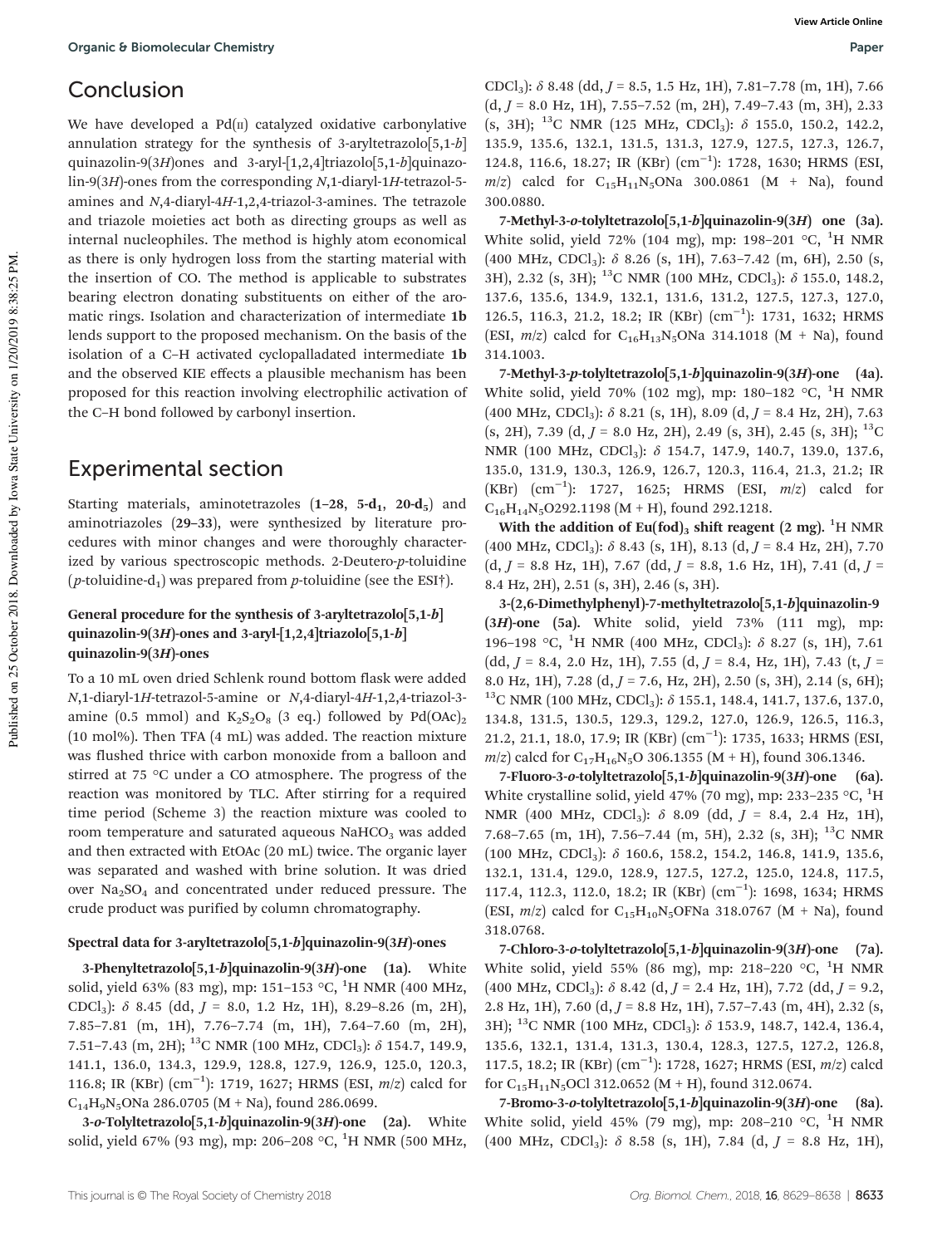7.54–7.45 (m, 5H), 2.32 (s, 3H); <sup>13</sup>C NMR (100 MHz, CDCl<sub>3</sub>): δ 153.8, 149.1, 142.4, 139.0, 135.6, 132.1, 131.4, 131.3, 130.0, 128.5, 127.5, 127.2, 118.0, 117.8, 18.2; IR (KBr) (cm<sup>-1</sup>): 1730, 1629; HRMS (ESI,  $m/z$ ) calcd for C<sub>15</sub>H<sub>11</sub>N<sub>5</sub>OBr 356.0147  $(M + H)$ , found 356.0149.

3-(2,3-Dimethylphenyl)-7-methoxytetrazolo[5,1-b]quinazolin- $9(3H)$ -one (9a). Yellow solid, yield 60% (96 mg), mp: 214–216 °C, <sup>1</sup>H NMR (500 MHz, CDCl<sub>3</sub>):  $\delta$  7.79 (d, *J* = 3 Hz, 1H), 7.59 (d, *J* = 9 Hz, 1H), 7.43–7.40 (m, 2H), 7.35–7.32 (m, 2H), 3.94 (s, 3H), 2.42 (s, 3H), 2.14 (s, 3H); <sup>13</sup>C NMR (100 MHz, CDCl3): δ 156.9, 154.8, 145.0, 141.3, 139.5, 134.4, 132.8, 131.5, 128.2, 127.1, 126.8, 125.1, 117.0, 106.1, 56.0, 20.5, 14.8; IR (KBr) (cm−<sup>1</sup> ): 1710, 1637; HRMS (ESI, *m*/*z*) calcd for  $C_{17}H_{15}N_5O_2Na344.1123 (M + Na)$ , found 344.1129.

7-Methoxy-3-(4-methoxyphenyl)tetrazolo[5,1-b]quinazolin-9  $(3H)$ -one  $(11a)$ . Pale yellow solid, yield 72%  $(116 \text{ mg})$ , mp: 205–207 °C, <sup>1</sup>H NMR (400 MHz, CDCl<sub>3</sub>):  $\delta$  8.10 (d, *J* = 8.8 Hz, 2H), 7.76 (d, *J* = 2.8 Hz, 1H), 7.67 (d, *J* = 9.2 Hz, 1H), 7.44 (dd, *J* = 9.2, 2.8 Hz, 1H), 7.10 (d, *J* = 9.2 Hz, 2H), 3.94 (s, 3H), 3.89 (s, 3H); <sup>13</sup>C NMR (100 MHz, CDCl<sub>3</sub>):  $\delta$  159.8, 157.0, 154.6, 144.8, 128.3, 127.3, 127.1, 122.3, 117.1, 115.0, 106.1, 56.0, 55.8; IR (KBr) (cm−<sup>1</sup> ): 1708, 1630; HRMS (ESI, *m*/*z*) calcd for  $C_{16}H_{13}N_5O_3Na$  346.0916 (M + Na), found 346.0911.

7-Bromo-3-(4-bromophenyl)tetrazolo[5,1-b]quinazolin-9(3H) one (13a). White solid, yield 30% (63 mg), mp: 232-234 °C, <sup>1</sup>H NMR (400 MHz, CDCl<sub>3</sub>): δ 8.57 (d, *J* = 2.4 Hz, 1H), 8.20 (AA<sup>l</sup>BB<sup>1</sup> pattern *J* = 8.8 Hz, 2H), 7.90 (dd, *J* = 8.8, 2.4 Hz, 1H), 7.75 (AA<sup>l</sup> BB<sup>l</sup> pattern *J* = 8.8 Hz, 2H), 7.64 (d, *J* = 8.8 Hz, 1H);  $^{13}$ C NMR (125 MHz, CDCl<sub>3</sub>):  $\delta$  153.4, 148.6, 141.0, 139.3, 133.2, 133.1, 130.2, 128.7, 122.7, 121.6, 118.4, 118.2; IR (KBr) (cm−<sup>1</sup> ): 1722, 1631; HRMS (ESI,  $m/z$ ) calcd for C<sub>14</sub>H<sub>7</sub>N<sub>5</sub>OBr<sub>2</sub>Na 441.8915 (M + Na), found 441.8904.

7-Chloro-3-(4-chlorophenyl)tetrazolo[5,1-b]quinazolin-9(3H) one (14a). White solid, yield 58% (96 mg), mp: 207-209 °C,  $^{1}$ H NMR (500 MHz, CDCl<sub>3</sub>): δ8.40 (d, *J* = 1.6 Hz, 1H), 8.25 (AA<sup>l</sup>BB<sup>l</sup> pattern *J* = 9.0 Hz, 2H), 7.77 (dd, *J* = 8.5, 2.5 Hz, 1H), 7.70 (d, *J* = 9.0 Hz, 1H), 7.60 (AA<sup>l</sup>BB<sup>1</sup> pattern *J* = 9.0 Hz, 2H), <sup>13</sup>C NMR (125 MHz, CDCl3): δ 153.6, 148.2, 141.0, 136.6, 134.8, 132.7, 131.0, 130.1, 128.5, 127.0, 121.3, 117.8; IR (KBr) (cm−<sup>1</sup> ): 1719, 1630; HRMS (ESI,  $m/z$ ) calcd for C<sub>14</sub>H<sub>7</sub>N<sub>5</sub>OCl<sub>2</sub>Na 353.9925 (M + Na), found 353.9950.

3-(1-Naphthyl)tetrazolo[5,1-b]quinazolin-9(3H)-one (15a). White solid, yield 70% (109 mg), mp: 234-236  $\,^{\circ}$ C, <sup>1</sup>H NMR  $(500 \text{ MHz}, \text{CDCl}_3): \delta 8.51(\text{dd}, J = 8.5, 1.5 \text{ Hz}, 1H), 8.15 (\text{d}, J = 1.5 \text{ Hz})$ 8.0 Hz, 1H), 8.04–8.02 (m, 1H), 7.82–7.76 (m, 2H), 7.72–7.69 (m, 1H), 7.65–7.57 (m, 4H), 7.48–7.44 (m, 1H); <sup>13</sup>C NMR (125 MHz, CDCl3): δ 155.0, 150.1, 142.9, 136.0, 134.7, 131.9, 128.9, 128.8, 128.6, 128.3, 128.0, 127.5, 126.8, 125.8, 125.3, 124.9, 122.1, 116.7; IR (KBr) (cm−<sup>1</sup> ): 1728, 1630; HRMS (ESI,  $m/z$  calcd for C<sub>18</sub>H<sub>12</sub>N<sub>5</sub>O 314.1042 (M + H), found 314.1062.

11-(1-Naphthyl)benzo[h]tetrazolo[5,1-b]quinazolin-7(11H) one (16a). White solid, yield 75% (136 mg), mp: 224–226 °C, <sup>1</sup>H NMR (400 MHz, CDCl<sub>3</sub>):  $\delta$  8.73 (dd, *J* = 8.4, 0.4 Hz, 1H), 8.35 (d, *J* = 8.3 Hz, 1H), 8.19 (d, *J* = 8.4 Hz, 1H), 8.07 (d, *J* = 8.0 Hz, 1H), 7.93–7.88 (m, 2H), 7.79–7.73 (m, 3H), 7.70–7.64 (m, 2H), 7.62–7.58 (m, 1H), 7.54–7.50 (m, 1H); <sup>13</sup>C NMR (100 MHz, CDCl3): δ 154.9, 150.0, 142.9, 136.9, 134.6, 131.8, 130.1, 129.5, 128.87, 128.81, 128.7, 128.6, 128.2, 127.9, 127.5, 126.8, 125.9, 125.5, 125.3, 122.4, 122.2, 112.4; IR (KBr) (cm−<sup>1</sup> ): 1732, 1637; HRMS (ESI,  $m/z$ ) calcd for C<sub>22</sub>H<sub>13</sub>N<sub>5</sub>ONa386.1018 (M + Na), found 386.1033.

7-Fluoro-3-(1-naphthyl)tetrazolo[5,1-b]quinazolin-9(3H)-one (17a). Pale yellow solid, yield 48% (79 mg), mp: 360-365 °C, <sup>1</sup>H NMR (400 MHz, CDCl3): δ 8.16–8.11 (m, 2H), 8.03 (d, *J* = 7.6 Hz, 1H), 7.80 (d, *J* = 7.2 Hz, 1H), 7.72–7.68 (m, 1H), 7.66–7.57 (m, 4H), 7.54–7.50 (m, 1H); <sup>13</sup>C NMR (100 MHz, CDCl3): δ 160.7, 158.2, 154.2, 146.8, 134.7, 132.0, 129.1, 129.0, 128.8, 128.5, 128.4, 127.5, 125.8, 125.3, 125.1, 124.8, 122.0, 117.7, 117.6, 112.4, 112.1; IR (KBr) (cm<sup>-1</sup>): 1725, 1631; HRMS (ESI,  $m/z$ ) calcd for  $C_{18}H_{10}N_5$ OFNa 354.0767 (M + Na), found 354.0788.

7-Chloro-3-(1-naphthyl)tetrazolo[5,1-b]quinazolin-9(3H)-one (18a). Pale yellow solid, yield 56% (97 mg), mp: 220–222 °C,  $^{1}$ H NMR (400 MHz, CDCl3): δ 8.45 (d, *J* = 2.4 Hz, 1H), 8.16 (d, *J* = 8 Hz, 1H), 8.03 (d, *J* = 7.6 Hz, 1H), 7.80 (dd, *J* = 7.2, 1.2 Hz, 1H), 7.72–7.68 (m, 2H), 7.66–7.57 (m, 3H), 7.55 (d, *J* = 8.8 Hz, 1H); <sup>13</sup>C NMR (100 MHz, CDCl<sub>3</sub>):  $\delta$  153.9, 148.7, 143.0, 136.4, 134.6, 132.0, 130.5, 128.87, 128.82, 128.4, 127.5, 126.9, 125.8, 125.35, 125.31, 122.0, 117.7; IR (KBr) (cm−<sup>1</sup> ): 1729, 1635; HRMS (ESI,  $m/z$ ) calcd for C<sub>18</sub>H<sub>11</sub>N<sub>5</sub>OCl 348.0652 (M + H), found 348.0677.

7-Bromo-3-(1-naphthyl)tetrazolo[5,1-b]quinazolin-9(3H)-one (19a). White solid, yield 42% (82 mg), mp: 224–226 °C, <sup>1</sup>H NMR (400 MHz, CDCl3): δ 8.61 (d, *J* = 1.6 Hz, 1H), 8.15 (d, *J* = 8.4 Hz, 1H), 8.03 (d, *J* = 7.6 Hz, 1H), 7.84–7.79 (m, 2H), 7.70 (t, *J* = 8 Hz, 1H), 7.66–7.57 (m, 3H), 7.48 (d, *J* = 8.8 Hz, 1H);  $13^{\circ}$ C NMR (100 MHz, CDCl<sub>3</sub>):  $\delta$  153.8, 149.0, 143.1, 139.1, 134.6, 132.1, 130.1, 128.87, 128.80, 128.5, 128.4, 127.5, 125.8, 125.3, 122.0, 118.1, 117.9; IR (KBr) (cm<sup>-1</sup>): 1731, 1627; HRMS (ESI,  $m/z$ ) calcd for  $C_{18}H_{11}N_5$ OBr 392.0147 (M + H), found 392.0128.

3-(2,6-Dimethylphenyl)tetrazolo[5,1-b]quinazolin-9(3H)-one (20a). White solid, yield 76% (110 mg), mp: 197-199 °C, <sup>1</sup>H NMR (400 MHz, CDCl<sub>3</sub>): δ 8.48 (dd, *J* = 8, 1.2 Hz, 1H), 7.81–7.77 (m, 1H), 7.65 (dd, *J* = 8.4, 0.8 Hz, 1H), 7.46–7.42 (m, 2H), 7.27 (d,  $J = 9.2$  Hz, 2H); <sup>13</sup>C NMR (100 MHz, CDCl<sub>3</sub>): δ 155.0, 150.4, 142.2, 137.0, 135.9, 131.6, 130.5, 129.2, 127.9, 126.8, 124.7, 116.6, 18.0; IR (KBr) (cm<sup>-1</sup>): 1729, 1635; HRMS (ESI,  $m/z$ ) calcd for C<sub>16</sub>H<sub>13</sub>N<sub>5</sub>OK 330.0757 (M + K), found 330.0734.

3-p-Tolyltetrazolo[5,1-b]quinazolin-9(3H)-one (21a) & 7-methyl-3-phenyltetrazolo[5,1-b]quinazolin-9(3H)-one (22a). The ratio (by <sup>1</sup>H NMR) of the starting material mixture  $(21 \text{ and } 22)$  – 1  $(21): 0.83 (22).$ 

An inseparable mixture of  $21a$  and  $22a$  (ratio  $1:0.80$ ): white solid, yield 71% (98 mg), mp: 123-125 °C, <sup>1</sup>H NMR (400 MHz, CDCl<sub>3</sub>):  $\delta$  8.45 (d, *J* = 8.0 Hz, 1H), 8.28–8.26 (m, 1.67H), 8.22 (s, 0.78H), 8.10 (d, *J* = 8.4 Hz, 1.96H), 7.83–7.80 (m, 1H), 7.76–7.73 (m, 1H), 7.64–7.59 (m, 3.34H), 7.50–7.42 (m, 1.71H), 7.40 (d,  $J = 8.0$  Hz, 2.23H), 2.49 (s, 2.42H), 2.45 (s, 3H); <sup>13</sup>C NMR  $(100 \text{ MHz}, \text{CDCl}_3)$ :  $\delta$  154.7, 150.0, 147.8, 139.1, 137.7, 137.6, 136.0, 135.9, 135.2, 134.4, 131.8, 130.3, 129.8, 128.8, 128.7,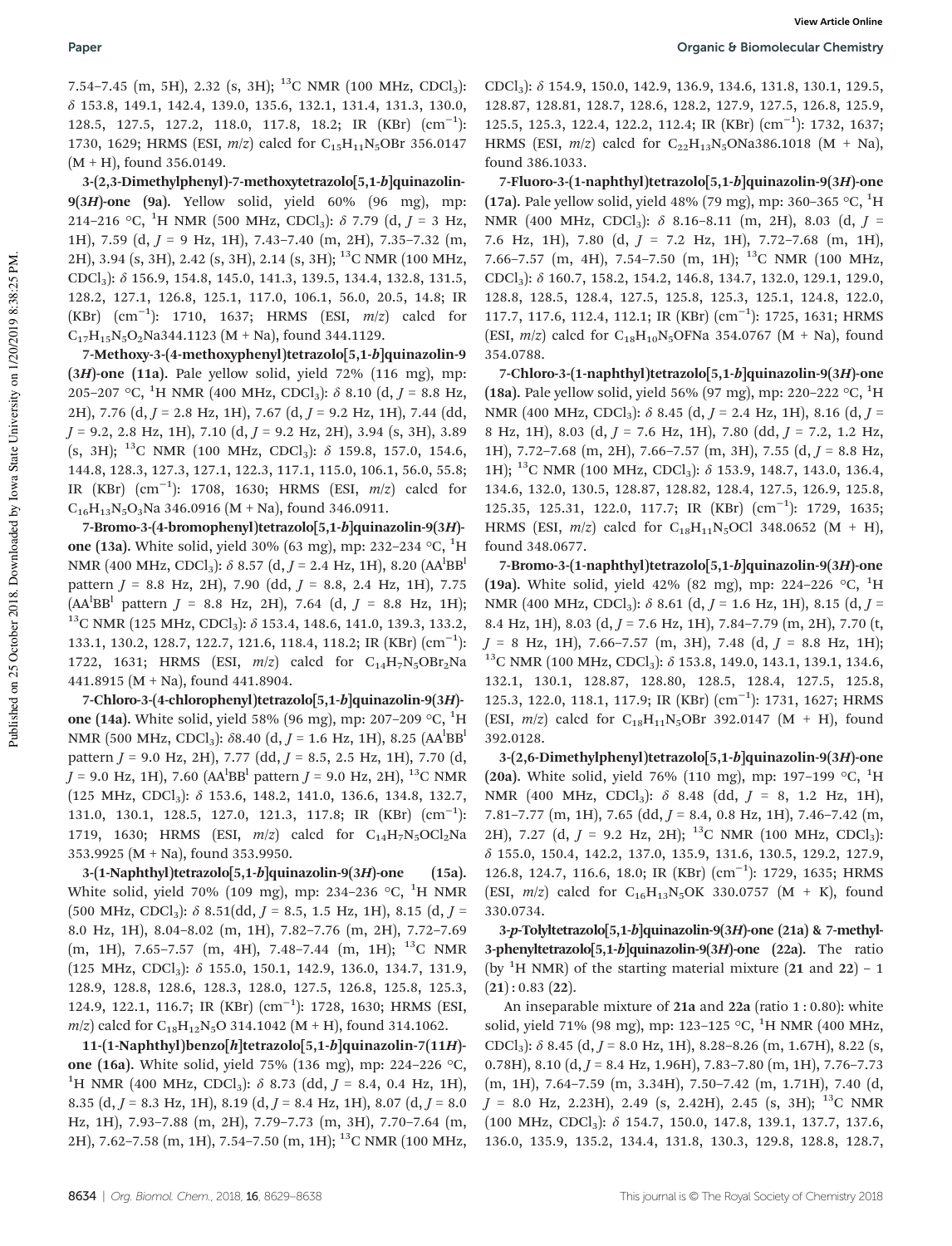127.8, 126.9, 126.7, 125.0, 124.9, 120.4, 120.2, 120.1, 116.7, 21.6, 21.2; IR (KBr) (cm−<sup>1</sup> ): 1715 (broad peak), 1630, 1603; HRMS (ESI,  $m/z$ ) calcd for C<sub>15</sub>H<sub>12</sub>N<sub>5</sub>O 278.1042 (M + H), found 278.1022.

3-(2,3-Dimethylphenyl)-7-methyltetrazolo[5,1-b]quinazolin-9 (3H)-one (23a). White solid, yield 84 mg, mp: 219-221  $\,^{\circ}$ C,  $^{1}$ H NMR (400 MHz, CDCl3): δ 8.25 (dd, *J* = 1.2, 0.8 Hz, 1H), 7.62–7.60 (m, 1H), 7.56 (d, *J* = 8.4 Hz, 1H), 7.43–7.41 (m, 1H), 7.34–7.32 (m, 2H), 2.50 (s, 3H), 2.42 (s, 3H), 2.14 (s, 3H);  $^{13}$ C NMR (100 MHz, CDCl<sub>3</sub>): δ 155.0, 148.2, 142.1, 139.5, 137.6, 134.8, 134.4, 132.8, 131.5, 126.9, 126.8, 126.5, 125.2, 116.2, 21.2, 20.5, 14.8; IR (KBr) (cm−<sup>1</sup> ): 1736, 1638; HRMS (ESI, *m*/*z*) calcd for  $C_{17}H_{16}N_5O$  306.1355 (M + H), found 306.1352.

5,6-Dimethyl-3-p-tolyltetrazolo[5,1-b]quinazolin-9(3H)-one (24a). White solid, yield 22 mg, mp: 222-224  $\,^{\circ}$ C,  $^{1}$ H NMR (400 MHz, CDCl3): δ 8.21 (d, *J* = 8.4 Hz, 3H), 7.43 (d, *J* = 8 Hz, 2H), 7.27 (d,  $J = 8$  Hz, 1H), 2.59 (s, 3H), 2.49 (s, 3H), 2.48 (s, 3H); <sup>13</sup>C NMR (125 MHz, CDCl3): δ 155.1, 148.3, 145.2, 140.1, 138.6, 132.8, 132.3, 130.3, 127.2, 124.6, 119.6, 114.5, 21.4, 21.3, 13.7; IR (KBr) (cm−<sup>1</sup> ): 1720, 1630; HRMS (ESI, *m*/*z*) calcd for C17H16N5O 306.1355 (M + H), found 306.1366. The isolated combined yield of 23a and 24a is 70%. The ratio of 23a : 24a is 1 : 0.26

3-(2,3-Dimethylphenyl)tetrazolo[5,1-b]quinazolin-9(3H)-one (25a). White solid, yield 77 mg, mp: 217-219  $\,^{\circ}$ C,  $^{1}$ H NMR  $(400 \text{ MHz}, \text{CDCl}_3)$ :  $\delta$  8.48  $(d, J = 7.6 \text{ Hz}, 1H)$ , 7.81–7.77 (m, 1H), 7.66 (d, *J* = 8.4 Hz, 1H), 7.47–7.43 (m, 2H), 7.37–7.33 (m, 2H), 2.43 (s, 3H), 2.15 (s, 3H); <sup>13</sup>C NMR (100 MHz, CDCl<sub>3</sub>):  $\delta$  155.0, 150.2, 142.5, 139.5, 135.9, 134.4, 132.8, 131.4, 127.9, 126.8, 126.7, 125.2, 124.7, 116.5, 20.5, 14.8; IR (KBr) (cm<sup>-1</sup>): 1730, 1635; HRMS (ESI,  $m/z$ ) calcd for C<sub>16</sub>H<sub>13</sub>N<sub>5</sub>ONa 314.1018 (M + Na), found 314.0993.

5,6-Dimethyl-3-phenyltetrazolo[5,1-b]quinazolin-9(3H)-one (26a). White solid, yield 18 mg, mp: 189-192  $\rm{^{\circ}C,~^{\prime}H}$  NMR (400 MHz, CDCl3): δ 8.37–8.35 (m, 2H), 8.21 (d, *J* = 8.4 Hz, 1H), 7.31 (t, *J* = 8.0 Hz, 2H), 7.48 (t, *J* = 7.6 Hz, 1H), 7.27 (d, *J* = 8.0 Hz, 1H), 2.59 (s, 3H), 2.48 (s, 3H); <sup>13</sup>C NMR (125 MHz, CDCl<sub>3</sub>):  $\delta$  155.0, 148.2, 145.3, 140.1, 134.8, 132.8, 129.8, 128.4, 127.4, 124.6, 119.6, 114.6, 21.4, 13.7; IR (KBr) (cm−<sup>1</sup> ): 1728, 1633; HRMS (ESI,  $m/z$ ) calcd for C<sub>16</sub>H<sub>13</sub>N<sub>5</sub>ONa 314.1018 (M + Na), found 314.1045. The isolated combined yield of 25a and 26a is 65%. The ratio of 25a : 26a is 1 : 0.23.

7-Methoxy-3-o-tolyltetrazolo[5,1-b]quinazolin-9(3H)-one (27a). White solid, yield 65% (98 mg), mp: 207-209  $\,^{\circ}$ C, <sup>1</sup>H NMR (400 MHz, CDCl3): δ 7.77 (d, *J* = 2.8 Hz, 1H), 7.60 (d, *J* = 9.2 Hz, 1H), 7.54–7.51 (m, 2H), 7.47 (d, *J* = 7.2 Hz, 1H), 7.44–7.90 (m, 2H), 3.94 (s, 3H), 2.32 (s, 3H); <sup>13</sup>C NMR (100 MHz, CDCl<sub>3</sub>): δ 157.0, 154.7, 144.9, 141.0, 135.6, 132.1, 131.6, 131.2, 128.2, 127.5, 127.2, 127.1, 117.0, 106.2, 56.0, 18.2; IR (KBr) (cm<sup>-1</sup>): 1730, 1638; HRMS (ESI,  $m/z$ ) calcd for C<sub>16</sub>H<sub>13</sub>N<sub>5</sub>O<sub>2</sub>Na 330.0967  $(M + Na)$ , found 330.0943.

### Spectral data for 3-aryl-[1,2,4]triazolo[5,1-b]quinazolin-9(3H) ones

3-Phenyl- $[1,2,4]$ triazolo $[5,1-b]$ quinazolin-9 $(3H)$ one (29a). White solid, yield 81% (106 mg), mp: 234-236  $\,^{\circ}$ C, <sup>1</sup>H NMR (500 MHz, DMSO-d<sub>6</sub>):  $\delta$  9.29 (s, 1H), 8.24 (d, *J* = 8.0 Hz, 1H),

7.94 (d, *J* = 8.0 Hz, 2H), 7.77 (t, *J* = 7.5 Hz, 1H), 7.65–7.58 (m, 3H), 7.51 (t,  $J = 7.5$  Hz, 1H), 7.41–7.38 (m, 1H); <sup>13</sup>C NMR  $(125 \text{ MHz}, \text{ DMSO-d}_6)$ :  $\delta$  155.7, 148.8, 145.5, 142.5, 134.4, 133.1, 129.6, 128.4, 126.6, 126.0, 123.6, 123.5, 117.1; IR (KBr) (cm−<sup>1</sup> ): 1703, 1629; HRMS (ESI,  $m/z$ ) calcd for C<sub>15</sub>H<sub>10</sub>N<sub>4</sub>ONa 285.0752 (M + Na), found 285.0772.

3-o-Tolyl-[1,2,4]triazolo[5,1-b]quinazolin-9(3H)one (30a). White solid, yield 83% (114 mg), mp: 264-265 °C, <sup>1</sup>H NMR  $(500 \text{ MHz}, \text{CDCl}_3)$ :  $\delta$  8.46 (dd,  $J = 8.5, 1.5 \text{ Hz}, 1H$ ), 8.10 (s, 1H), 7.73–7.69 (m, 1H), 7.61 (t, *J* = 8.0 Hz, 1H), 7.52–7.37 (m, 5H), 2.29 (s, 3H); <sup>13</sup>C NMR (100 MHz, CDCl<sub>3</sub>):  $\delta$  156.7, 149.3, 145.9, 142.3, 139.6, 134.5, 134.4, 132.2, 131.0, 127.4, 127.0, 126.3, 125.3, 123.9, 117.4, 20.6; IR (KBr) (cm<sup>-1</sup>): 1710, 1628; HRMS (ESI,  $m/z$ ) calcd for C<sub>16</sub>H<sub>12</sub>N<sub>4</sub>ONa 299.0909 (M + Na), found 299.0921.

3-(2,3-Dimethylphenyl)-[1,2,4]triazolo[5,1-b]quinazolin-9(3H) one (31a). White solid, yield 51% (73 mg), mp: 269–271 °C,  $^{1}$ H NMR (500 MHz, CDCl<sub>3</sub>): δ 8.46 (dd, *J* = 8.0, 1.0 Hz, 1H), 8.08 (s, 1H), 7.72–7.69 (m, 1H), 7.61 (d, *J* = 8.5 Hz, 1H), 7.39–7.36 (m, 2H), 7.32–7.29 (m, 1H), 7.23 (d, *J* = 7.5 Hz, 1H), 2.41 (s, 3H), 2.13 (s, 3H); <sup>13</sup>C NMR (125 MHz, CDCl<sub>3</sub>):  $\delta$  156.7, 149.3, 145.9, 142.3, 139.6, 134.5, 134.4, 132.2, 131.0, 127.5, 127.0, 126.4, 125.3, 123.9, 117.5, 20.5, 14.7; IR (KBr) (cm−<sup>1</sup> ): 1711, 1626; HRMS (ESI,  $m/z$ ) calcd for C<sub>17</sub>H<sub>15</sub>N<sub>4</sub>O 291.1246 (M + H), found 291.1262.

7-Methoxy-3-(4-methoxyphenyl)-[1,2,4]triazolo[5,1-b]quinazolin-9(3H)one (32a). White solid, yield 80% (128 mg), mp: 249–251 °C, <sup>1</sup>H NMR (500 MHz, DMSO-d<sub>6</sub>):  $\delta$  9.18 (s, 1H), 7.79  $(d, J = 9.0 \text{ Hz}, 2\text{H}), 7.58 \ (d, J = 3.0 \text{ Hz}, 1\text{H}), 7.53 \ (d, J = 9.0 \text{ Hz},$ 1H), 7.40 (dd, *J* = 9.0, 3.0 Hz, 1H), 7.16 (d, *J* = 9.0 Hz, 2H), 3.86 (s, 3H), 3.84 (s, 3H); <sup>13</sup>C NMR (125 MHz, DMSO-d<sub>6</sub>):  $\delta$  159.0, 155.4, 155.3, 144.5, 143.5, 142.8, 127.5, 125.8, 125.6, 124.7, 117.2, 114.6, 105.5, 55.6, 55.5; IR (KBr) (cm−<sup>1</sup> ): 1710, 1633; HRMS (ESI,  $m/z$ ) calcd for C<sub>17</sub>H<sub>14</sub>N<sub>4</sub>O<sub>3</sub>Na 345.0964 (M + Na), found 345.0946.

7-Chloro-3-o-tolyl-[1,2,4]triazolo[5,1-b]quinazolin-9(3H)one (33a). White solid, yield 65% (100 mg), mp: 268–270 °C, <sup>1</sup>H NMR (500 MHz, DMSO-d<sub>6</sub>):  $\delta$  9.14 (s, 1H), 8.18 (d,  $J = 2.0$  Hz, 1H), 7.76 (dd, *J* = 9.0, 2.5 Hz, 1H), 7.58–7.55 (m, 2H), 7.53–7.50 (m, 2H), 7.46-7.43 (m, 1H), 2.23 (s, 3H); <sup>13</sup>C NMR (125 MHz, DMSO-d6): δ 154.9, 147.8, 146.4, 143.9, 135.5, 134.3, 131.3, 130.2, 128.3, 128.1, 127.19, 127.17, 125.2, 118.0, 17.3; IR (KBr) (cm−<sup>1</sup> ): 1719, 1638; HRMS (ESI, *m*/*z*) calcd for  $C_{16}H_{12}N_4$ OCl311.0700 (M + H), found 311.0674.

Catalytically active C–H activated Pd complexes as intermediates. To a 10 mL oven dried reaction tube were added *N*,1-diphenyl-1*H*-tetrazol-5-amine 1 (1.25 mmol, 296 mg) and Pd(OAc)<sub>2</sub> (1 equiv., 280 mg). Then 1,4-dioxane was added (3 mL) followed by benzonitrile (1 mL) as a solvent mixture. The reaction mixture was stirred at room temperature. After 2 h, precipitate formation was observed in the reaction medium. After 8 h, the reaction mixture was filtered through Whatman filter paper and washed with 1,4-dioxane thrice. Pd complex 1b was collected as a pale yellow solid and dried at room temperature for 24 h and finally dried under high vacuum. The filtrate (mother liquor) was exposed to air for a week upon which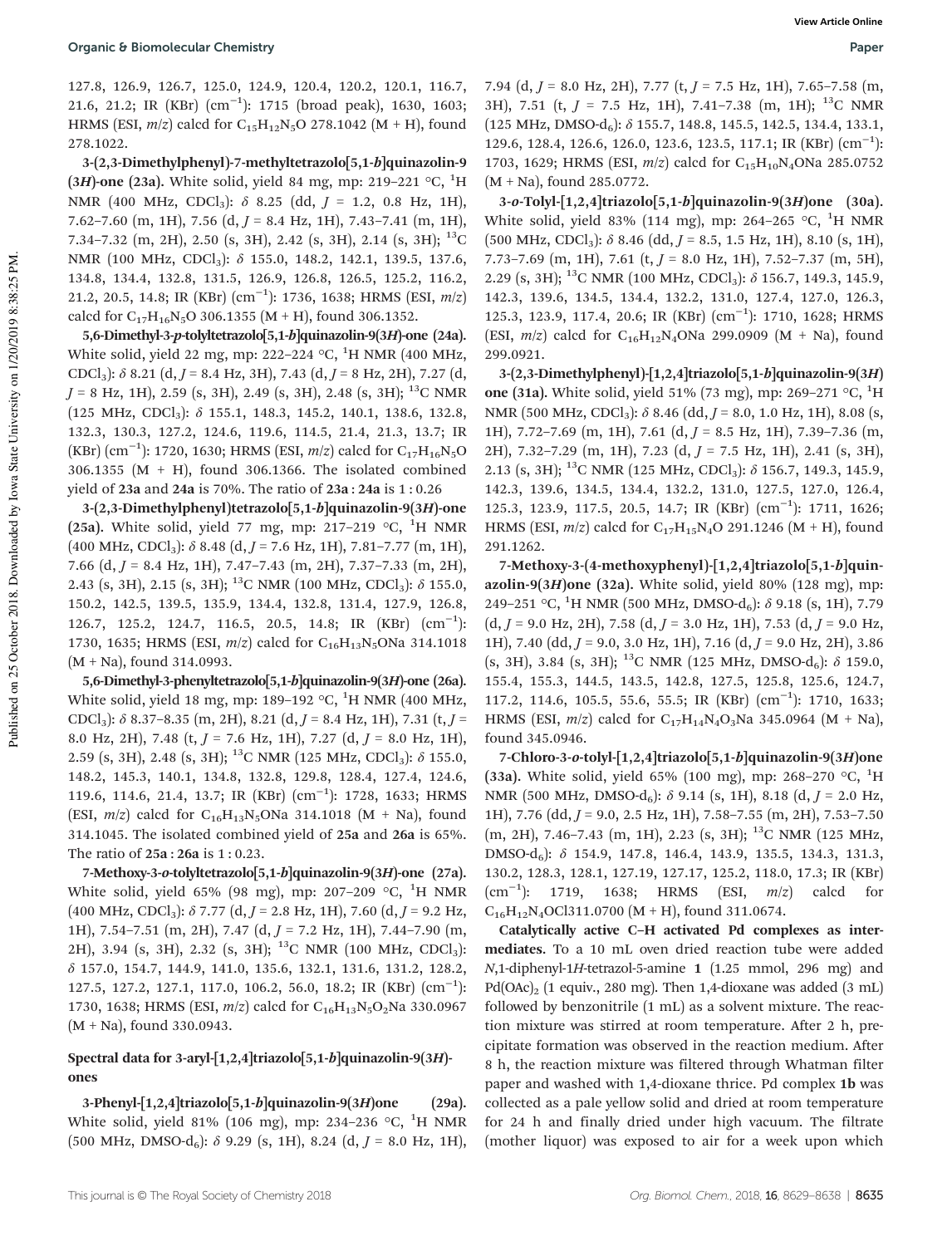Paper **Paper Paper Paper Paper Paper Paper Paper Chemistry Organic & Biomolecular Chemistry** 

complex 1c was obtained as a brown crystalline solid (3% yield, 22 mg).

Synthesis of Pd complex 1ba from 1b. To a dried Schlenk reaction tube were added Pd complex 1b (0.25 mmol, 200 mg) and triphenylphosphine (6 equiv., 395 mg) under an  $N_2$  atmosphere. To this, dry  $CH_2Cl_2$  (3 mL) was added through a syringe. The reaction mixture was degassed with  $N_2$  for 15 min and stirred at room temperature for 12 h under an  $N_2$  atmosphere. Then the reaction mixture was filtered through Whatman filter paper and mother liquor was concentrated on a rotary evaporator. The crude product was washed with anhydrous diethyl ether twice to obtain complex 1ba as a white crystalline solid in 78% yield (360 mg).

CO insertion and conversion of catalytically active Pd complex 1b to 1a. Complex 1b (0.25 mmol, 200 mg) was taken in a 10 mL oven dried Schlenk round bottom flask and TFA (3 mL) was added. The reaction mixture was flushed three times with 'CO' from the balloon and stirred at 75 °C under a CO balloon. After 10 h the reaction mixture was cooled to room temperature and saturated aqueous  $NaHCO<sub>3</sub>$  was added and then extracted with EtOAc twice. The organic layer was separated and washed with brine solution. The organic layer was dried over  $Na<sub>2</sub>SO<sub>4</sub>$  and concentrated under reduced pressure. The crude product was purified by column chromatography to obtain compound 1a (89%, 117 mg).

### Characterization data for the intermediate palladium complexes

Pd complex (1b). Pale yellow solid, yield 81% (406 mg), mp: 270–275 °C, <sup>1</sup>H NMR (400 MHz, DMSO-d<sub>6</sub>):  $\delta$  9.72 (s, 1H), 7.61–7.59 (m, 3H), 7.27–7.25 (m, 2H), 7.09 (dd, *J* = 8.0, 1.2 Hz, 1H), 6.81–6.73 (m, 2H), 6.55–6.51 (m, 1H), 2.01 (s, 3H), 1.90 (s, 3H), <sup>13</sup>C NMR (100 MHz, DMSO-d<sub>6</sub>): δ 179.5, 172.1, 142.6, 135.8, 134.3, 132.0, 130.4, 129.7, 125.4, 124.1, 120.5, 115.5, 115.4, 24.6, 21.1; IR (KBr) (cm−<sup>1</sup> ): 1563, 1461; HRMS (ESI, *m*/*z*) calcd for  $C_{30}H_{26}N_{10}O_4Pd_2Na$  825.0106 (M + Na), found 825.0109.

Pd complex (1c). Reddish orange solid, yield 3% (11 mg), mp: 295–300 °C, yield 65% (100 mg), <sup>1</sup>H NMR (400 MHz, CDCl3): δ 7.02–6.93 (m, 5H), 6.75 (d, *J* = 7.2 Hz, 3H), 6.66 (t, *J* = 6.8 Hz, 2H); <sup>13</sup>C NMR (100 MHz, CDCl<sub>3</sub>):  $\delta$  153.9, 146.5, 134.3, 128.6, 128.4, 128.3, 123.9, 123.3, 122.7; HRMS (ESI, *m*/*z*) calcd for  $C_{52}H_{41}N_{20}Pd_2$  1157.1893 (M + H), found 1157.1899.

Pd complex (1ba). White crystalline solid, yield 78% (360 mg), mp: 154-155 °C, <sup>1</sup>H NMR (400 MHz, CDCl<sub>3</sub>):  $\delta$  7.87 (m, 3H), 7.61 (d, *J* = 8.0 Hz, 1H), 7.46 (s, 1H), 7.40 (d, *J* = 4.8 Hz, 2H), 7.34–7.30 (m, 6H), 7.21–7.20 (m, 24H), 6.86 (t, *J* = 7.6 Hz, 1H), 6.71 (d, *J* = 7.6 Hz, 1H), 6.21 (t, *J* = 6.8, 7.2 Hz, 1H), 0.89 (s, 3H); <sup>13</sup>C NMR (100 MHz, CDCl<sub>3</sub>):  $\delta$  175.7, 150.0, 137.4, 134.4 (t, 134.5, 134.4, 134.3), 134.3, 133.6, 130.8, 130.4, 129.6, 129.2. 129.0, 128.7, 128.11 (t, 128.15, 128.11, 128.0), 124.4, 124.3, 120.6, 118.9, 23.3; <sup>31</sup>P NMR (202 MHz, CDCl<sub>3</sub>):  $\delta$  19.57 (external ref: PPh<sub>3</sub>,  $\delta$  = −6.00); IR (KBr) (cm<sup>-1</sup>): 1559.

### Determination of kinetic isotope effect

Intermolecular kinetic isotope experiment. To a 10 mL oven dried Schlenk round bottom flask were added 1-(2,6-dimethyl-

phenyl)-*N*-phenyl-1*H*-tetrazol-5-amine 20 (0.5 mmol, 132 mg), 1-(2,6-dimethylphenyl)-*N*-(phenyl-d<sub>5</sub>)-1*H*-tetrazol-5-amine 20-d<sub>5</sub> (0.5 mmol, 135 mg), and  $K_2S_2O_8$  (3 eq.) followed by Pd(OAc)<sub>2</sub> (10 mol%). Then TFA (4 mL) was added. The reaction mixture was flushed thrice with carbon monoxide from a balloon and stirred at 75 °C under a CO balloon for 3 h. The reaction mixture was cooled to room temperature and saturated aqueous  $NaHCO<sub>3</sub>$  was added and then extracted with EtOAc two times. The organic layer was separated and washed with brine. The combined organic solution was dried over  $Na<sub>2</sub>SO<sub>4</sub>$  and concentrated under reduced pressure. Conversion was calculated by the isolated yield of the recovered starting material. The ratio of deuterated and non-deuterated products was determined by  ${}^{1}H$ NMR. The deuterium content of the product was determined by the relative integration value of *Hortho* (8.49 ppm) based on the methyl (2.15 ppm) group. The reported  $k_H/k_D$  value is the average of two independent experiments.

Intramolecular kinetic isotope experiment. To a 10 mL oven dried Schlenk round bottom flask were added 1-(2,6-dimethylphenyl)-*N*-(2-deuterio-4-methylphenyl)-1*H*-tetrazol-5-amine 5-d<sub>1</sub> (0.5 mmol, 140 mg) and  $K_2S_2O_8(3 \text{ eq.})$  followed by Pd(OAc)<sub>2</sub> (10 mol%). Then 1,4-dioxane (4 mL) was added. The reaction mixture was flushed thrice with carbon monoxide from a balloon and stirred at 75 °C under a CO balloon for 10 h. The reaction mixture was cooled to room temperature and diluted with EtOAc followed by extraction with brine solution. The organic layer was dried over  $Na<sub>2</sub>SO<sub>4</sub>$  and concentrated under reduced pressure. Conversion was calculated by the isolated yield of the recovered starting material. The ratio of deuterated and non-deuterated products was determined by  ${}^{1}H$  NMR. The deuterium content of the product was determined by the relative integration value of Ha (7.56 ppm) based on the methyl (2.14 ppm) group. The reported  $K_H/K_D$  value is the average of two independent experiments.

### Synthesis of 3-phenyltetrazolo[5,1-b]quinazolin-9(3H)-one in gram scale reaction

To a 50 mL oven dried Schlenk round bottom flask were added *N*,1-diphenyl-1*H*-tetrazol-5-amine (4.2 mmol, 1 g) and AgOAc (3 equiv., 2.1 g) followed by  $Pd(OCOCF<sub>3</sub>)<sub>2</sub>$  (140 mg, 10 mol%). Then toluene (20 mL) and TFA (1 equiv., 480 mg) were added. The reaction mixture was flushed thrice with carbon monoxide from a balloon and stirred at 80 °C under a CO atmosphere for 24 h. The reaction mixture was cooled to room temperature, passed through a Celite pad, and washed with EtOAc (20 mL). The combined filtrate was concentrated under vacuum, and the crude product was purified by column chromatography on silica gel (eluant ethyl acetate/hexane 15 : 85 (vol%)) to obtain 1a in 55% (609 mg) yield. 380 mg of the starting material (1) was also recovered. The yield of 1a based on the recovery of the starting material is 89%.

## Conflicts of interest

There are no conflicts to declare.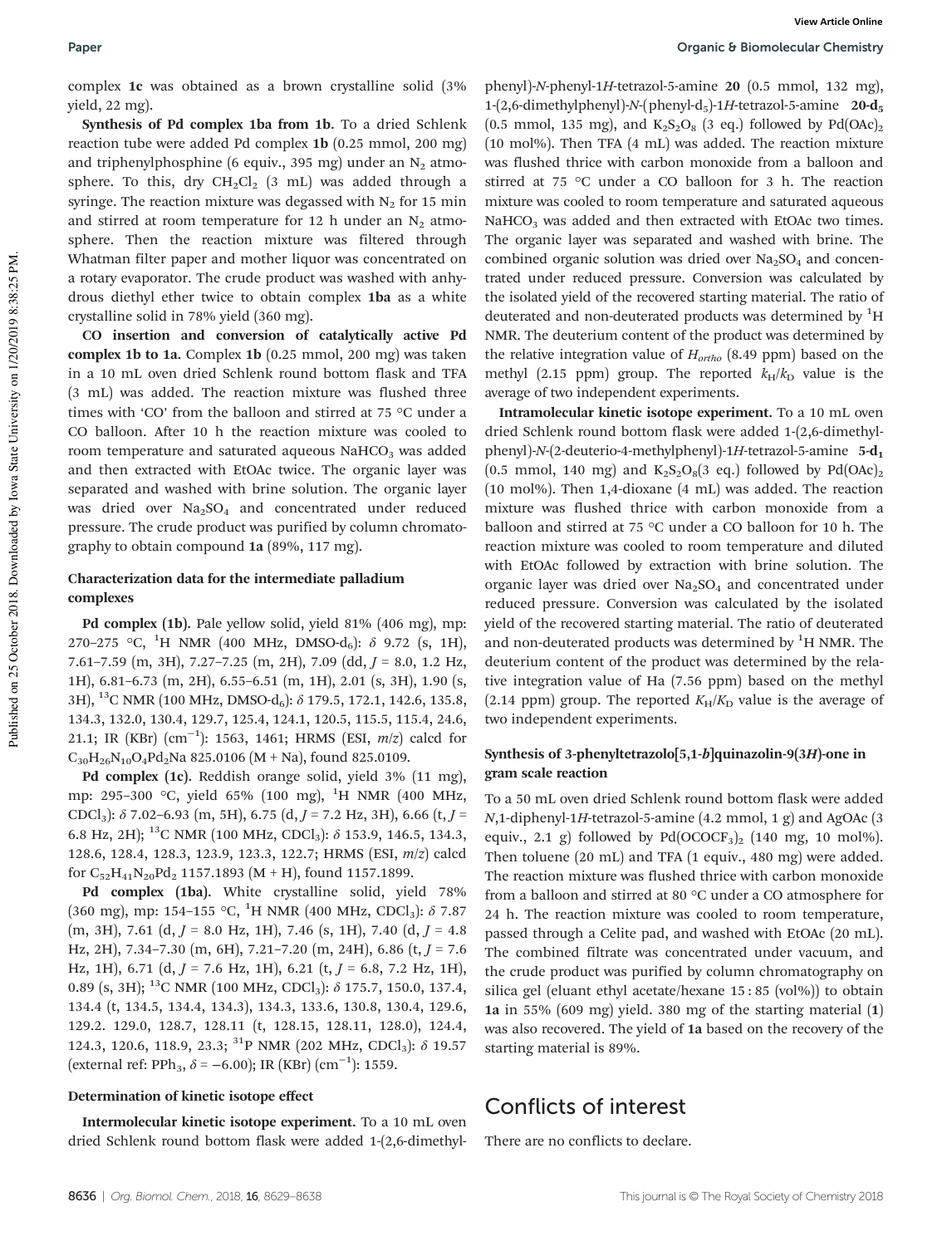## Acknowledgements

We thank E. Sharmila for the synthesis of aminotriazole derivatives and SAIF, IIT Madras for XRD data of 1ba, and IIT Madras for financial support. AC thanks the UGC, New Delhi for a fellowship.

### References

- 1 (*a*) R. F. Heck and D. S. Breslow, *J. Am. Chem. Soc.*, 1963, 85, 2779; (*b*) A. Schoenberg and R. F. Heck, *J. Org. Chem.*, 1974, 39, 3327; (*c*) M. Beller, Carbonylation of Benzyl- and Aryl-X Compounds, in *Applied Homogeneous Catalysis with Organometallic Compounds*, ed. B. Cornils and W. A. Herrmann, Wiley-VCH, Weinheim, 2nd edn, 2002; (*d*) X.-F. Wu, H. Neumann and M. Beller, *Chem. Soc. Rev.*, 2011, 40, 4986; (*e*) X.-F. Wu, H. Neumann and M. Beller, *Chem. Rev.*, 2013, 113, 1; (*f*) A. Chandrasekhar, V. Ramkumar and S. Sankararaman, *Eur. J. Org. Chem.*, 2016, 4041; (*g*) A. Dasgupta, V. Ramkumar and S. Sankararaman, *Eur. J. Org. Chem.*, 2016, 4817; (*h*) A. Chandrasekhar and S. Sankararaman, *J. Org. Chem.*, 2017, 82, 11487; (*i*) B. Gabriele, Synthesis of heterocycles by palladium catalyzed carbonylative reactions, in *Advances in Transition-Metal Mediated Heterocyclic Synthesis*, ed. D. Sole and I. Fernandez, 2018, ch. 3, pp. 55–127; ( *j*) C. Shen and X.-F. Wu, *Chem.* – *Eur. J.*, 2017, 23, 2973; (*k*) X.-F. Wu, *RSC Adv.*, 2016, 6, 83831; (*l*) S. T. Gadge and B. M. Bhanage, *RSC Adv.*, 2014, 4, 10367; (*m*) S. Sumino, A. Fusano, T. Fukuyama and I. Ryu, *Acc. Chem. Res.*, 2014, 47, 1563; (*n*) A. Brunnführer, H. Newmann and M. Beller, *Angew. Chem., Int. Ed.*, 2009, 48, 4114.
- 2 (*a*) Z.-H. Guan, M. Chen and Z.-H. Ren, *J. Am. Chem. Soc.*, 2012, 134, 17490; (*b*) Y. Du, T. K. Hyster and T. Rovis, *Chem. Commun.*, 2011, 47, 12074; (*c*) T. Lee, J. Jayakumar, C.-H. Cheng and S.-C. Chuang, *Chem. Commun.*, 2013, 49, 11797; (*d*) J.-R. Chen, X.-Q. Hu, L.-Q. Lu and W.-J. Xiao, *Chem. Rev.*, 2015, 115, 5301; (*e*) X. Li, L. Li and N. Jiao, *J. Am. Chem. Soc.*, 2015, 137, 9246; (*f*) M.-N. Zhao, L. F. Ran, M. Chen, Z.-H. Ren, Y.-Y. Wang and Z.-H. Guan, *ACS Catal.*, 2015, 5, 1210; (*g*) L. Wang and A. Lei, *Angew. Chem., Int. Ed.*, 2014, 53, 5657; (*h*) W. Li, Z. Duan, X. Zhang, H. Zhang, M. Wang, R. Jiang, H. Zeng, C. Liu and A. Lei, *Angew. Chem., Int. Ed.*, 2015, 54, 1893; (*i*) W. Li, Z. Duan, R. Jiang and A. Lei, *Org. Lett.*, 2015, 17, 1397; ( *j*) M. Chen, Z.-H. Ren, Y.-Y. Wang and Z.-H. Guan, *J. Org. Chem.*, 2015, 80, 1258; (*k*) S. Li, F. Li, J. Gong and Z. Yang, *Org. Lett.*, 2015, 17, 1240; (*l*) L. Zeng, S. Tang, D. Wang, Y. Deng, J.-L. Chen, J.-F. Lee and A. Lei, *Org. Lett.*, 2017, 19, 2170; (*m*) Y. He, F. Wang, X. Zhang and X. Fan, *Chem. Common.*, 2017, 53, 4002; (*n*) K. Sasano, J. Takaya and N. Iwasawa, *J. Am. Chem. Soc.*, 2013, 135, 10954; (*o*) J. Wen, S. Tang, F. Zhang, R. Shi and A. Lei, *Org. Lett.*, 2017, 19, 94; (*p*) S. T. Gadge, P. Gautam and B. M. Bhanage, *Chem. Rec.*, 2016, 16, 835; (*q*) Q. Liu,

H. Zhang and A. Lei, *Angew. Chem., Int. Ed.*, 2011, 50, 10788.

- 3 (*a*) Y. Fujiwara, T. Kawauchi and H. Taniguchi, *J. Chem. Soc., Chem. Commun.*, 1980, 220; (*b*) W. Lu, Y. Yamaoka, Y. Taniguchi, T. Kitamura, K. Takaki and Y. Fujiwara, *J. Organomet. Chem.*, 1999, 580, 290; (*c*) X.-F. Wu, H. Neumann and M. Beller, *ChemSusChem*, 2013, 6, 229; (*d*) B. Gabriele, R. Mancuso and G. Salerno, *Eur. J. Org. Chem.*, 2012, 6825; (*e*) Q. Liu, H. Zhang and A. Lei, *Angew. Chem., Int. Ed.*, 2011, 50, 10788; (*f*) B. Gabriele, Oxidative Carbonylation, in *Top. Organomet. Chem, Catalytic Carbonylation Reactions*, ed. M. Beller, Springer, 2006, vol. 18, p. 239; (*g*) B. Gabriele, G. Salerno, M. Costa and G. P. Chiusoli, *Curr. Org. Chem.*, 2004, 8, 919.
- 4 (*a*) C. E. Houlden, M. Hutchby, C. D. Bailey, J. G. Ford, S. N. Tyler, S. M. Gagné, G. C. Lloyd-Jones and K. I. Booker-Milburn, *Angew. Chem., Int. Ed.*, 2009, 48, 1830; (*b*) R. Giri, J. K. Lam and J.-Q. Yu, *J. Am. Chem. Soc.*, 2010, 132, 686; (*c*) Z.-H. Guan, Z.-H. Ren, S. M. Spinella, S. Yu, Y.-M. Liang and X. Zhang, *J. Am. Chem. Soc.*, 2009, 131, 729.
- 5 R. Giri and J.-Q. Yu, *J. Am. Chem. Soc.*, 2008, 130, 14082.
- 6 H. Li, G.-X. Cai and Z.-J. Shi, *Dalton Trans.*, 2010, 39, 10442.
- 7 (*a*) Y. Lu, D. Leow, X. Wang, K. Engle and J.-Q. Yu, *Chem. Sci.*, 2011, 2, 967; (*b*) M. Chen, Z.-H. Ren, Y.-Y. Wang and Z.-H. Guan, *Angew. Chem., Int. Ed.*, 2013, 52, 14196; (*c*) D. Liang, Z. Hu, J. Peng, J. Huang and Q. Zhu, *Chem. Commun.*, 2013, 49, 173.
- 8 (*a*) J. Ferguson, F. Zeng, N. Alwis and H. Alper, *Org. Lett.*, 2012, 14, 5602; (*b*) K. Inamoto, J. Kadokawa and Y. Kondo, *Org. Lett.*, 2013, 15, 3962; (*c*) S. Luo, F.-X. Luo, X.-S. Zhang and Z.-J. Shi, *Angew. Chem., Int. Ed.*, 2013, 52, 10598; (*d*) K. Orito, A. Horibata, T. Nakamura, H. Ushito, H. Nagasaki, M. Yuguchi, S. Yamashita and M. Tokuda, *J. Am. Chem. Soc.*, 2004, 126, 14342; (*e*) B. Ma, Y. Wang, J. Peng and Q. Zhu, *J. Org. Chem.*, 2011, 76, 6362; (*f*) B. Haffemayer, M. Gulias and M. J. Gaunt, *Chem. Sci.*, 2011, 2, 312; (*g*) N. Hasegawa, V. Charra, S. Inoue, Y. Fukumoto and N. Chatani, *J. Am. Chem. Soc.*, 2011, 133, 8070; (*h*) J. W. Wrigglesworth, B. Cox, G. C. Lloyd-Jones and K. I. Booker-Milburn, *Org. Lett.*, 2011, 13, 5326; (*i*) J. Ferguson, F. Zeng, N. Alwis and H. Alper, *Org. Lett.*, 2013, 15, 1998; (*j*) V. Rajeshkumar, T.-H. Lee and S.-C. Chuang, *Org. Lett.*, 2013, 15, 1468; (*k*) Z. Liang, J. Zhang, Z. Liu, K. Wang and Y. Zhang, *Tetrahedron*, 2013, 69, 6519; (*l*) W. Li, C. Liu, H. Zhang, K. Ye, G. Zhang, W. Zhang, Z. Duan, S. You and A. Lei, *Angew. Chem., Int. Ed.*, 2014, 53, 2443.
- 9 (*a*) L. Zhang, C. Wang, J. Han, Z.-B. Huang and Y. Zhao, *J. Org. Chem.*, 2016, 81, 5256; (*b*) Z. Xie, S. Luo and Q. Zhu, *Chem. Commun.*, 2016, 52, 12873; (*c*) J. Chen, J.-B. Feng, K. Natte and X.-F. Wu, *Chem.* – *Eur. J.*, 2015, 21, 16370; (*d*) F. Ji, X. Li, W. Wu and H. Jiang, *J. Org. Chem.*, 2014, 79, 11246; (*e*) S. Shin, Y. Jeong, W. H. Jeon and P. H. Lee, *Org. Lett.*, 2014, 16, 2930; (*f*) D. Liang, Y. He and Q. Zhu, *Org. Lett.*, 2014, 16, 2748; (*g*) G. Yan and J. E. Golden, *Org. Lett.*, 2018, 20, 4393.